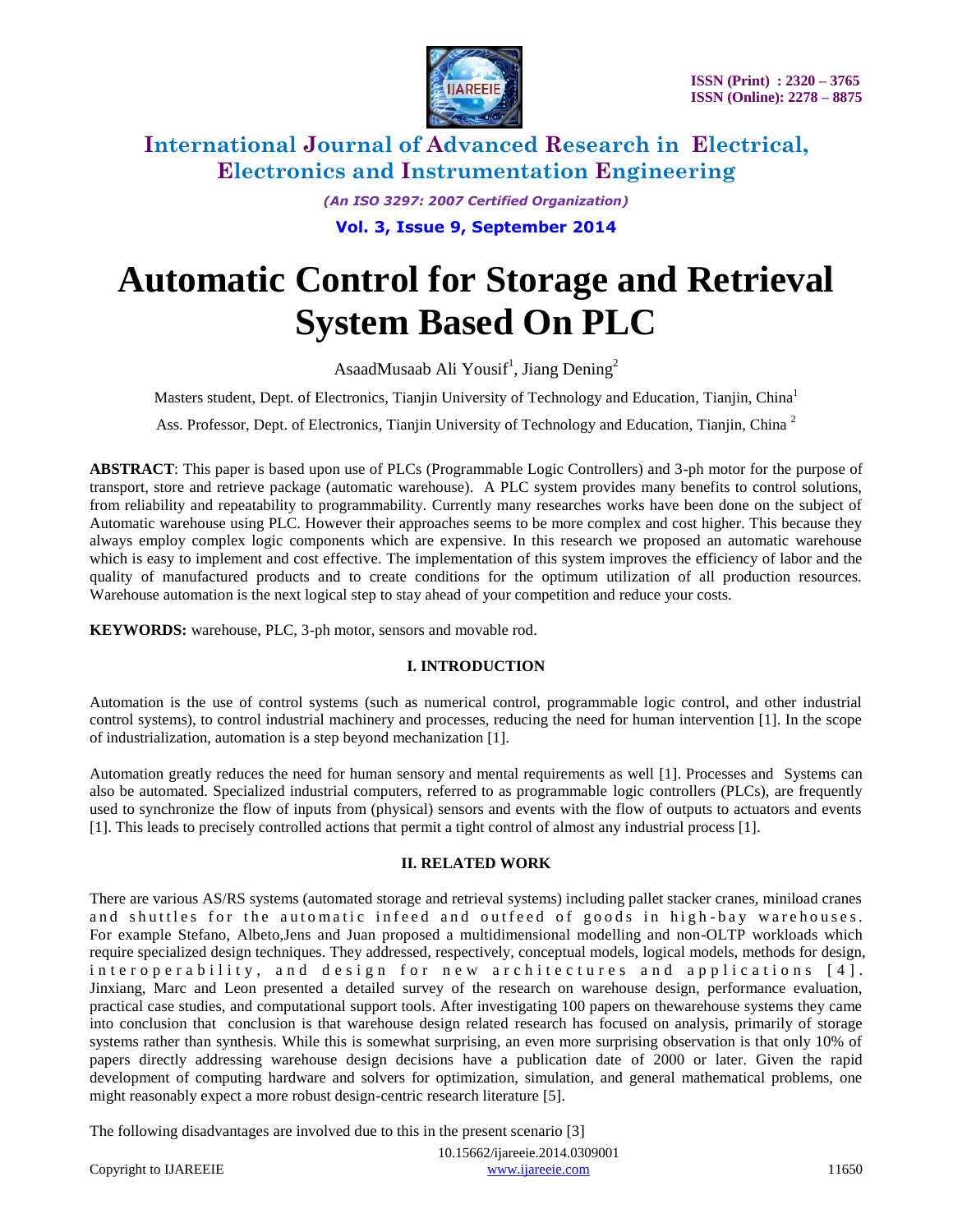

*(An ISO 3297: 2007 Certified Organization)*

## **Vol. 3, Issue 9, September 2014**

- Cost of labor is high.
- The system More complexity.
- Man power requirement is high.

#### **III. PROPOSED SYSTEM**

The main objective of this system is to transport, store and retrieve packagewhich can be achieved using PLC. All the manual operations are replaced by sending signals from the PLC to the respective devices. The work of storing and retrieval of goods from various places is automatically done by a three axis movable rod setup that is controlled by the PLC.

#### **IV. PLC HARDWARE SPECIFICATIONS**

We have chosen **PLC\_200** Series Programmable Logic Controllers with the following features.

| <b>Feature</b>           | <b>CPU 226</b>           |
|--------------------------|--------------------------|
| Physical size (mm)       | 190 x 80 x 62            |
| Program memory:          |                          |
| with run mode edit       | 16384 bytes              |
| without run mode edit    | 24576 bytes              |
| Data memory              | 10240 bytes              |
| Memory backup            | 100 hours                |
|                          | typical                  |
| Local on-board $I/O$     |                          |
| Digital                  | 24 In/16 Out             |
| Analog                   |                          |
| <b>Expansion</b> modules | 7 modules1               |
| High-speed counters      |                          |
| Single phase             | 6 at 30 kHz              |
| Two phase                | 4 at 20 kHz              |
| Pulse outputs (DC)       | 2 at 20 kHz              |
| Analog adjustments       | $\mathfrak{D}$           |
| Real-time clock          | Built-in                 |
| Communications ports     | 2 RS--485                |
| Floating-point math      | Yes                      |
| Digital I/O image size   | 256 (128 in, 128 out)    |
| Boolean execution        | 0.22                     |
| speed                    | microseconds/instruction |
| Picture                  |                          |

Table (1) S7-200 CPU Model features [2].

### **V. PLC-SOFTWARE SPECIFICATIONS**

The STEP 7--Micro/WIN programming package provides a user-friendly environment to develop, edit, and monitor the logic needed to control your application [2]. STEP 7--Micro/WIN provides three program editors for convenience and efficiency in developing the control program for your application. To help you find the information you need, STEP 7--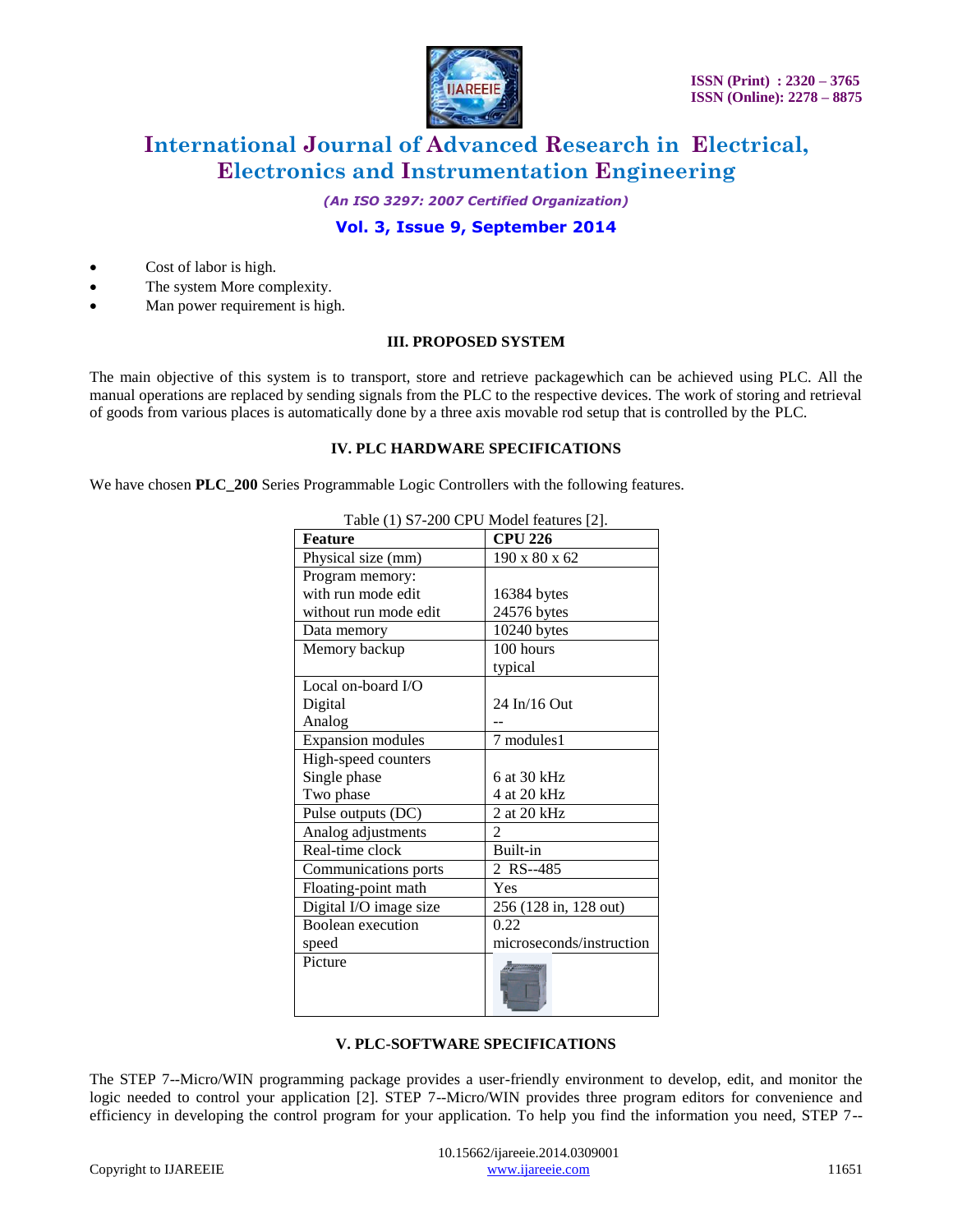

*(An ISO 3297: 2007 Certified Organization)*

### **Vol. 3, Issue 9, September 2014**

Micro/WIN provides an extensive online help system and a documentation CD that contains an electronic version of this manual, application tips, and other useful information [2].

#### **VI. BASIC DESIGN OF THE SYSTEM**

Firstly we design a rack, the rack is subdivided into 120 cells, which are identified by the number for storage of goods. Secondly we construct a three axis movable rod setup placed between a two racks that can move along x-axis, y-axis and zaxis the 3-ph motor it can provoke this movement. Thirdly I construct an automatic monorail one for delivering of packages and the other for retrieval of the packages. The entire process of storing and retrieval of goods is automated by connecting all sensors, actuators and the other units of the system to the PLC located in the control room.

| Type of sensor   | function                                              | PLC address      |
|------------------|-------------------------------------------------------|------------------|
| Limits switch    | End of FW motion x-axis and reference point for store | I <sub>0.0</sub> |
|                  | load                                                  |                  |
| $CC$ $CC$ $CC$   | End of BW motion x-axis                               | I <sub>0.1</sub> |
|                  | and reference point for retrieve load                 |                  |
| $CC$ $CC$ $CC$   | End of FW motion y-axis                               | I <sub>0.2</sub> |
| $CC$ $CC$ $CC$   | End of BW motion y-axis                               | I <sub>0.3</sub> |
| proximity switch | End of FW motion z-axis                               | I <sub>0.4</sub> |
| $CC$ $CC$ $CC$   | End of BW motion z-axis                               | I <sub>0.5</sub> |
| $CC$ $CC$ $CC$   | Column identifier of the rack                         | I0.6             |
| $CC$ $CC$ $CC$   | Reference point for the load y-axis                   | I <sub>0.7</sub> |
| $CC$ $CC$ $CC$   | Load detector for storage in the rack                 | 11.0             |
| $CC$ $CC$ $CC$   | Load detector for the retrieval                       | I1.1             |
| $CC$ $CC$ $CC$   | Reference point for load z-axis                       | I1.2             |
| $CC$ $CC$ $CC$   | Reference point for load z-axis                       | I1.3             |
| Photoelectronics | Cell identifier of the rack                           | I1.4             |
|                  |                                                       |                  |

Table (2) sensors and the functions.

#### Table (3) actuators and functions

| N <sub>O</sub> | Type of actuator                                | function         | PLC address      |
|----------------|-------------------------------------------------|------------------|------------------|
|                | 3-ph motor with gear box and controllable break | FW motion x-axis | Q <sub>0.0</sub> |
|                |                                                 | BW motion x-axis | Q <sub>0.1</sub> |
| $\mathfrak{D}$ | $CC$ $CC$ $CC$                                  | FW motion y-axis | O <sub>0.2</sub> |
|                |                                                 | BW motion y-axis | Q <sub>0.3</sub> |
| $\mathcal{R}$  | $CC$ $CC$ $CC$                                  | FW motion z-axis | O <sub>0.4</sub> |
|                |                                                 | BW motion z-axis | Q <sub>0.5</sub> |
| 4              | $CC$ $CC$ $CC$                                  | FW monorail      | O <sub>0.6</sub> |
|                |                                                 | BW monorail      | Q <sub>0.7</sub> |
| 5              | $CC$ $CC$ $CC$                                  | FW monorail      | Q1.0             |
|                |                                                 | BW monorail      | Q1.1             |

Figure 1 illustrates the three axismovable rod and locations of the three motors that control the movement of the movable rod.by using sensors to determine the beginning and end of the motor movement in three axes were clarified sites sensors in Figure 2-3.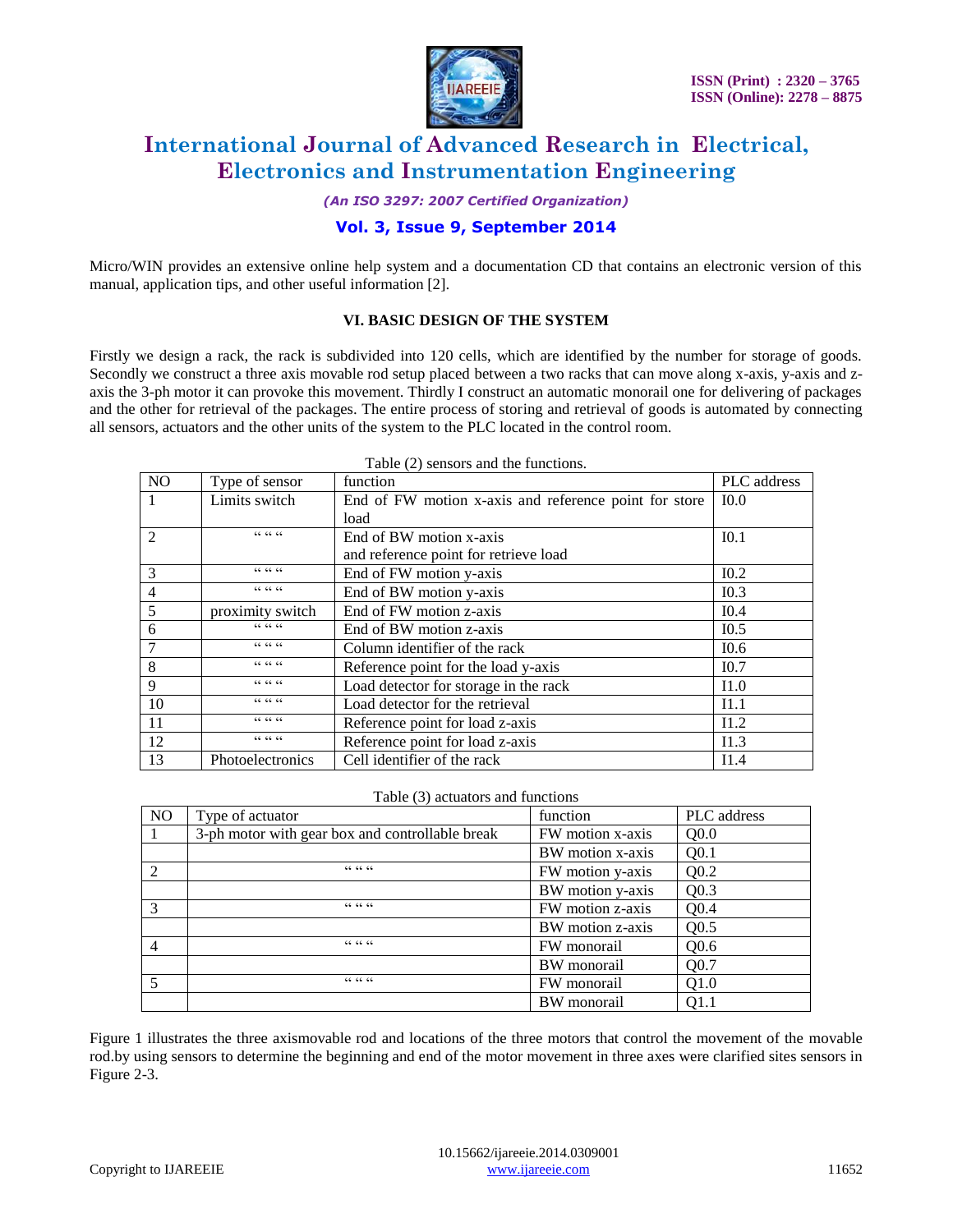

*(An ISO 3297: 2007 Certified Organization)* **Vol. 3, Issue 9, September 2014**





Figure 1: Three axis movable rod with actuators



Figure 2: Three axis movable rod with sensors

Figure 3: Three axis movable rod with sensors



Figure 4: motion guide and absorb shock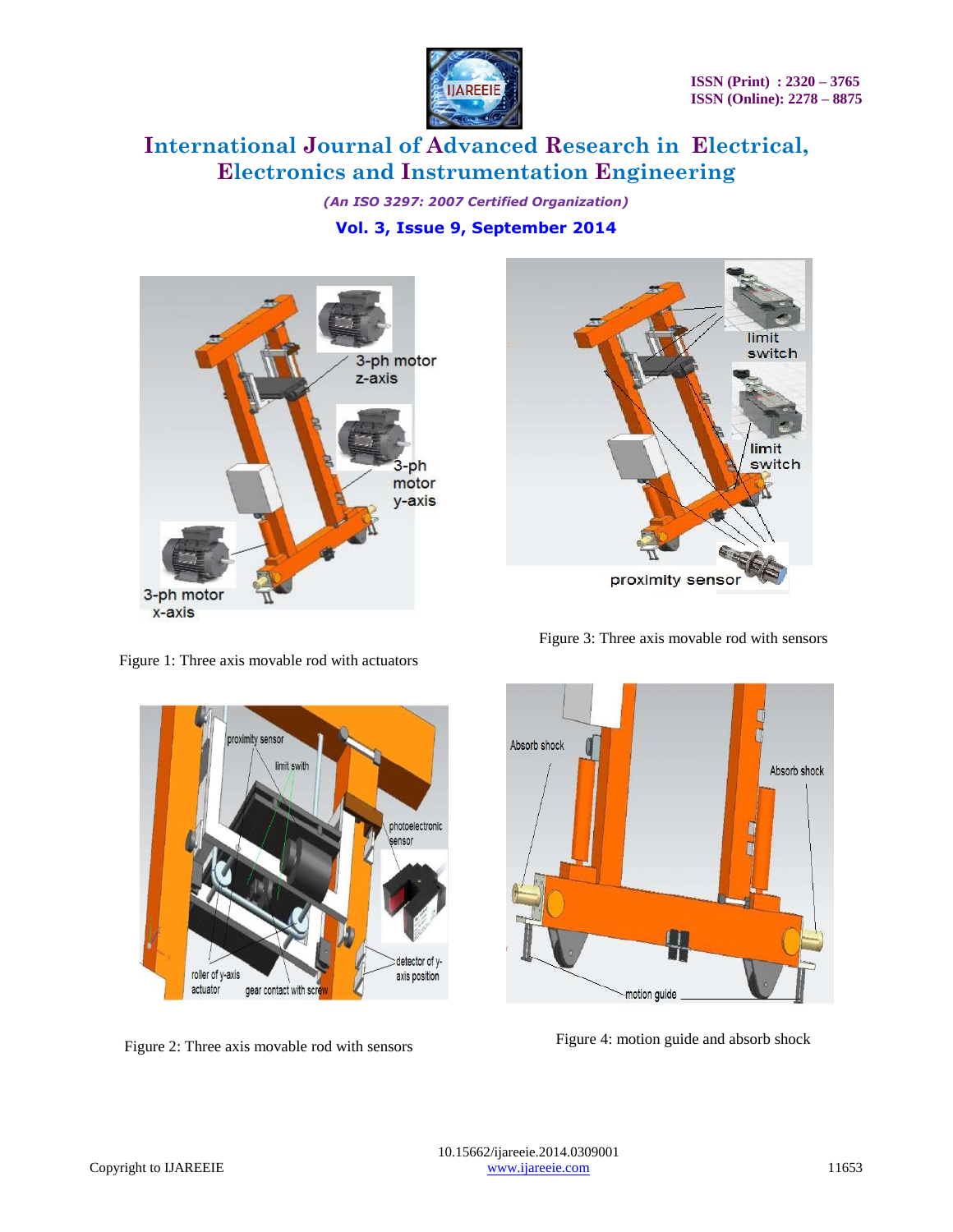

*(An ISO 3297: 2007 Certified Organization)*

# **Vol. 3, Issue 9, September 2014**

Figure 5 shows the final destination is divided into two racks and the rack is subdivided into 60 cells between the two racks there is a rail to allow the rod move in between it ,to storage and retrieve the goods. Figures 6-7-8 shows that the sensors control the moving of monorail and determine the end of motion for the three axis moveable rod



Figure 5: The racks and monorail Figure 6: Sensors Figure 6: Sensors





Figure 7: Goods or load



Figure 8: Sensors and detector

# **VII. WORKING**

The working of the design can be classifiedinto two phases:

### [A]. STORAGE PHASE

In storage phase, the automatic monorail delivers the package to the three axis movable rod, when it reaches to storage reference point the load detector (proximity sensor) will sense the proximity of the monorail and the sensor will go into on state. The PLC will receive the signal from the sensor and send the control signal to the movable rod alerting it to move to the storage reference point. In the storage reference point the movable rod is commanded to take the package to the final destination which is one of the cells of the rack. All this activities are performed automatically by the PLC itself.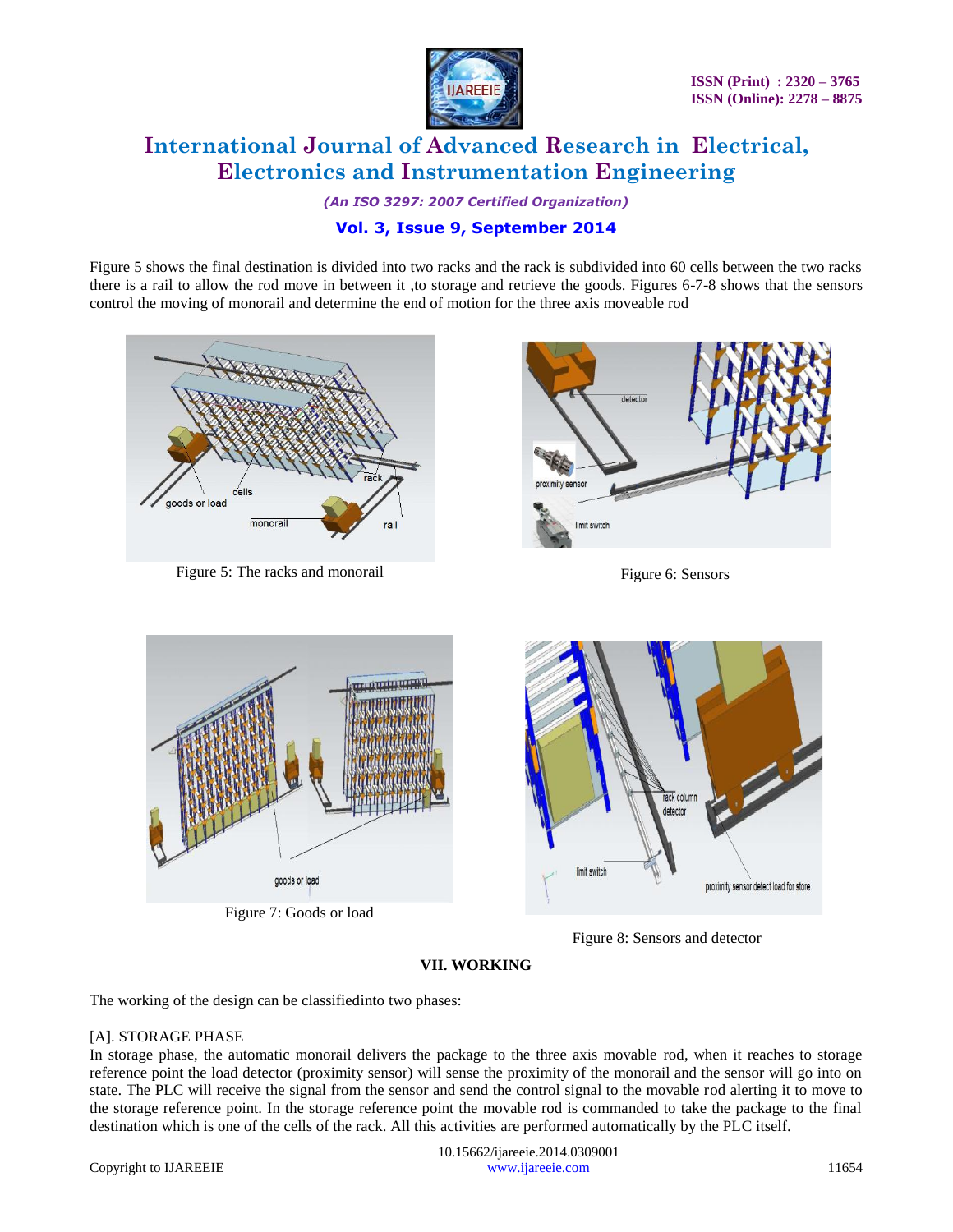

*(An ISO 3297: 2007 Certified Organization)* **Vol. 3, Issue 9, September 2014**

#### [B]. RETRIEVAL PHASE

The retrieval phase is the reverse process of the storage phase. In this phase another automatic monorail will arrive at the retrieval reference point without any load (package) on it. The proximity sensor will sense it, the sensor will change to on state which sends the signal to PLC alerting it about the request of retrieval. PLC will crosscheck the warehouse if there is any load enough to be retrieved. Then PLC will send signal to the movable rod to move and take the load according to first request first cell and take the load out for retrieval. Then the movable rod should move back to the retrieval reference point and release the load to automatic monorail.

### **VIII.SIMULATION & RESULTS**

First we finish the ladder code for the control system we install it in the PLC after that we did all connection and configuration for the actuators, sensors and PLC. The system is work normally and stably without any fault figures 9-10 shows the whole system and there connections.





Figure 9: General storage system. Figure 10: PLC and its connections

### **IX. CONCLUSION**

Complexity of system has been simplified, by this proposal. Man power has been reduced and labor cost has been eliminated.

#### **REFERENCES**

- 1. AUTOMATION & CONTROL Theory and Practice, Edited by A. D. Rodić p. cm. ISBN 978-953-307-039-1
- 2. S7-200 Programmable Controller System Manual Edition 09/2007 A5E00307987—03
- 3. .PLC-SCADA Based Automated Logistics Warehouse Management System V. Ramanan&Sach
- 4. Stefano Rizzi, Alberto Abell'o, Jens Lechtenb¨orger and Juan Trujillo," Research in Data Warehouse Modeling and Design Dead or Alive?" *DOLAP'06,* November 10, 2006, Arlington, Virginia, USA.
- 5. JinxiangGua, Marc Goetschalckx b,\*, Leon F. McGinnis ," Research on warehouse design and performance evaluation: A comprehensive review" European Journal of Operational Research 203 (2010) 539–549